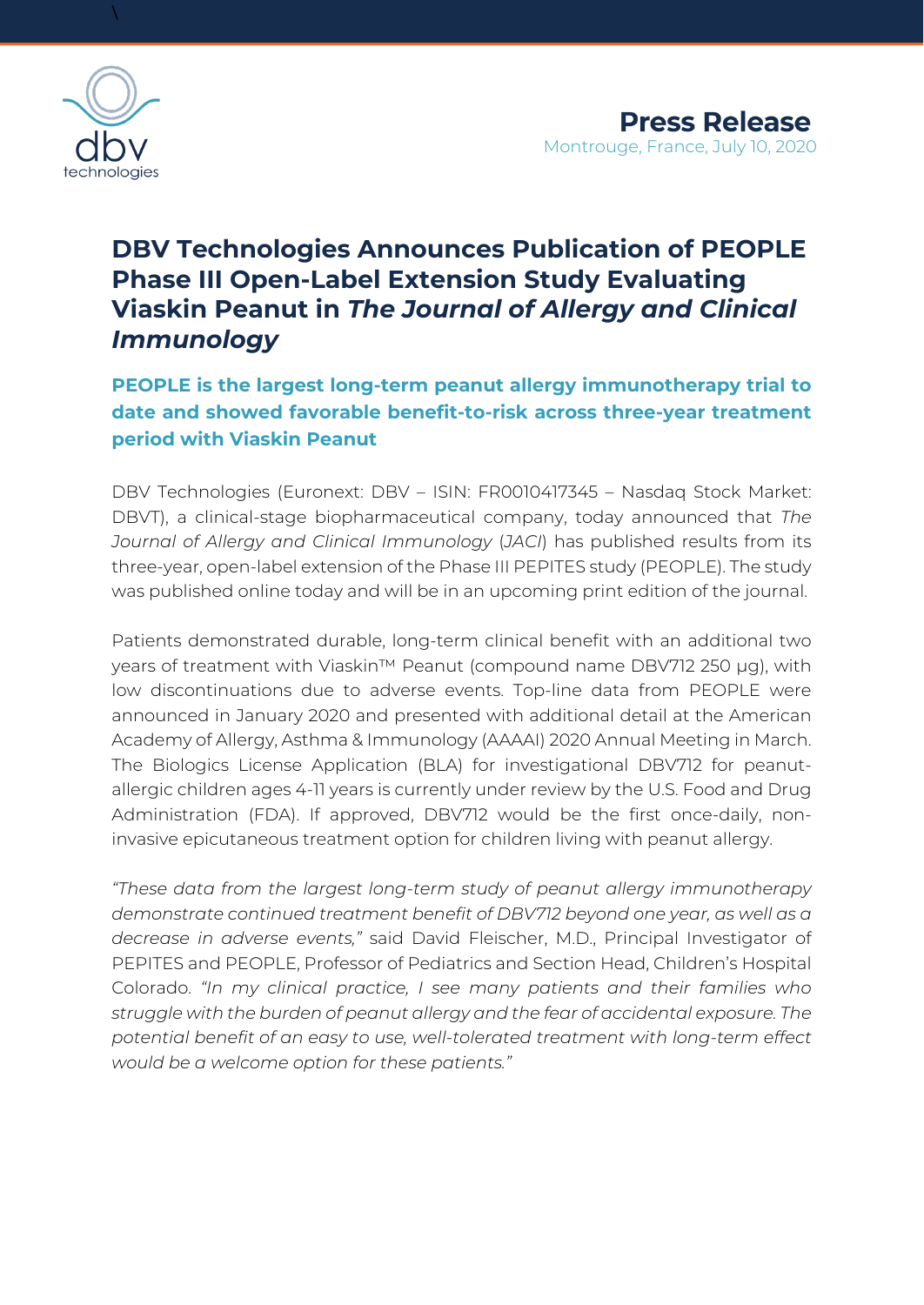

### PEOPLE Efficacy Results

Data from the PEOPLE trial demonstrate that DBV712 was associated with continued response over a three-year treatment period.

- 75.9% (107/141) saw an improvement in eliciting dose (ED) from baseline to Month 36.
- 51.8% (73/141) achieved an ED of at least 1,000 mg at Month 36.
- At Month 36, the mean cumulative reactive dose (CRD) was 1,768.8 mg (median 944 mg) compared to 223.8 mg (median 144 mg) at baseline.
- A treatment effect was seen across the spectrum of baseline sensitivity, including the most sensitive patients; those who entered with an ED of less than or equal to 10 mg (n=18) saw a 22.5-fold increase in geometric mean ED over the treatment period.
- Consistent with the high rate of sustained unresponsiveness reported in a previous clinical study<sup>1</sup>, exploratory analyses in a subset of participants showed that 77.8% (14/18) were able to maintain desensitization, according to predefined study definition, for a two-month period while off therapy and without peanut consumption.

## PEOPLE Safety and Tolerability Results

A favorable tolerability profile was observed with DBV712 in the PEOPLE trial, consistent with that observed in the clinical program to date in nearly 1,000 participants.

- The most commonly reported treatment-emergent adverse events (TEAEs) were application site reactions, which decreased in frequency and severity over time. No treatment-related serious adverse events (SAEs) were reported.
- One patient experienced one case of mild anaphylaxis that was determined by the investigator to be possibly related to treatment; it resolved without treatment and the patient continued participation in the study.
- There was no epinephrine use deemed related to treatment.
- Treatment compliance remained high throughout PEPITES and PEOPLE at a mean of 98%. Most withdrawals were due to fear or aversion to a doubleblind, placebo-controlled food challenge.

*"We are pleased that JACI has published the PEOPLE trial results, ensuring that healthcare providers will have access to these important data supporting an epicutaneous immunotherapy approach to treating one of the most common*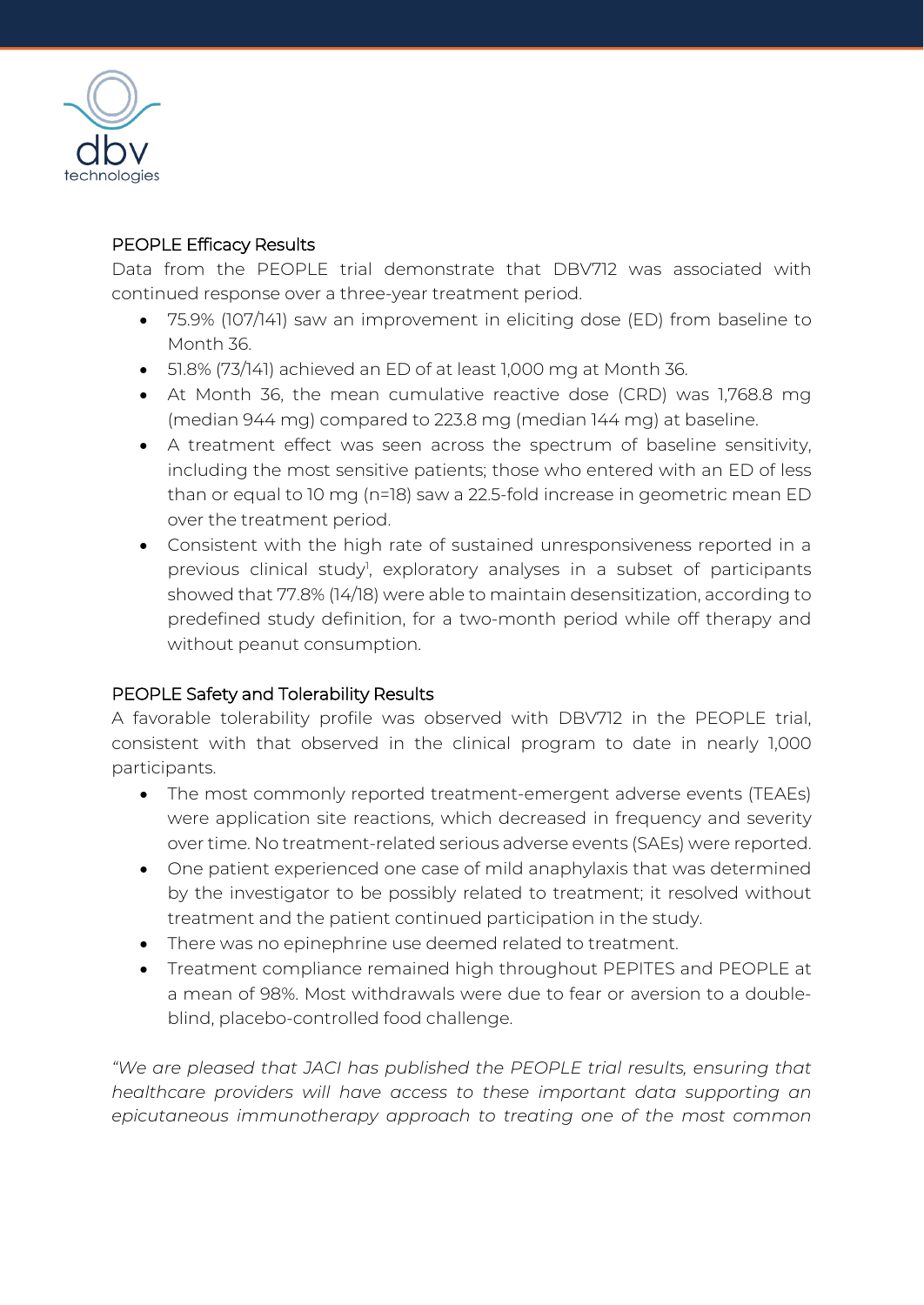

*food allergies in children,"* said Pharis Mohideen, M.D., Chief Medical Officer of DBV Technologies, "*We believe that data from this landmark study in peanut-allergic children ages 4-11 support the potential long-term treatment benefit in this patient population."*

#### About PEOPLE

The PEOPLE study is an open-label extension of the Phase III PEPITES trial designed to evaluate the long-term safety, tolerability and efficacy of Viaskin Peanut (DBV712 250 μg) [\(NCT03013517\)](https://clinicaltrials.gov/ct2/show/NCT03013517). Participants who completed the 12-month study period of PEPITES were eligible to enroll in PEOPLE. Patients who were randomized to active treatment in PEPITES are eligible to receive up to four additional years of treatment, and those previously receiving placebo are eligible to receive up to five years of treatment.

The study evaluates the eliciting dose after three years (Month 36) of active treatment using a double-blind, placebo-controlled food challenge (DBPCFC). The starting dose of each challenge is 1 mg of peanut protein and escalates to the highest dose of 2,000 mg peanut protein (possibly repeated once to reach a maximum total cumulative dose of 5,444 mg peanut protein). For the planned DBPCFCs after four and five years of treatment, the starting dose of each challenge is 10 mg of peanut protein and escalates to the highest dose of 3,000 mg peanut protein (possibly repeated once to reach a maximum total cumulative dose of 6,440 mg peanut protein).

The analysis also includes exploratory assessments of safety parameters, immune biomarkers such as immunoglobulin E (IgE) and immunoglobulin G4 (IgG4), and sustained unresponsiveness following a two-month period without treatment.

#### About DBV Technologies

DBV Technologies is developing Viaskin®, an investigational proprietary technology platform with broad potential applications in immunotherapy. Viaskin is based on epicutaneous immunotherapy, or EPIT™, DBV's method of delivering biologically active compounds to the immune system through intact skin. With this new class of non-invasive product candidates, the Company is dedicated to safely transforming the care of food allergic patients. DBV's food allergies programs include ongoing clinical trials of Viaskin Peanut (DBV712). DBV Technologies has global headquarters in Montrouge, France and offices in Bagneux, France, and North American operations in Summit, NJ and New York, NY. The Company's ordinary shares are traded on segment B of Euronext Paris (Ticker: DBV, ISIN code: FR0010417345), part of the SBF120 index, and the Company's ADSs (each representing one-half of one ordinary share) are traded on the Nasdaq Global Select Market (Ticker: DBVT).